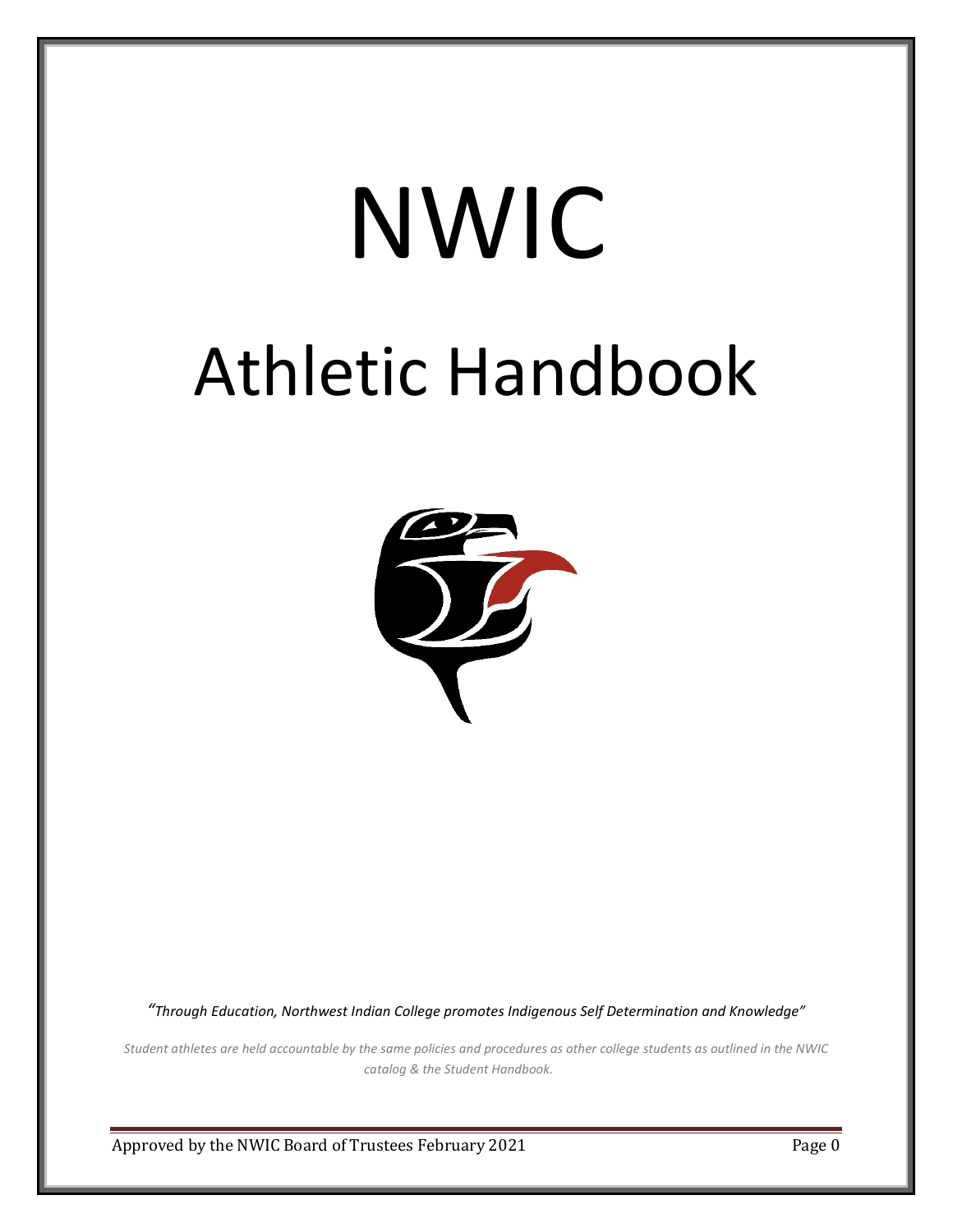# *Welcome to Northwest Indian College Athletics!*

Dear Student-Athletes:

Welcome to the Northwest Indian College Athletic Department and the new academic school year. I hope the upcoming year is one of academic, athletic, and personal excellence.

This handbook is a compilation of materials pertinent to you, the student-athlete. The handbook describes the services available to you and provides helpful information about Northwest Indian College (NWIC) and the athletic experience. The handbook also explains the expectations of every student-athlete and the regulations that must be followed in order to maintain athletic eligibility.

The Athletic Department is looking forward to the upcoming year. Please make full use of all your resources here at NWIC and don't hesitate to ask if you have any questions regarding your academic or athletic pursuits.

*Sincerely,*

*Michael Schjang Athletic Director*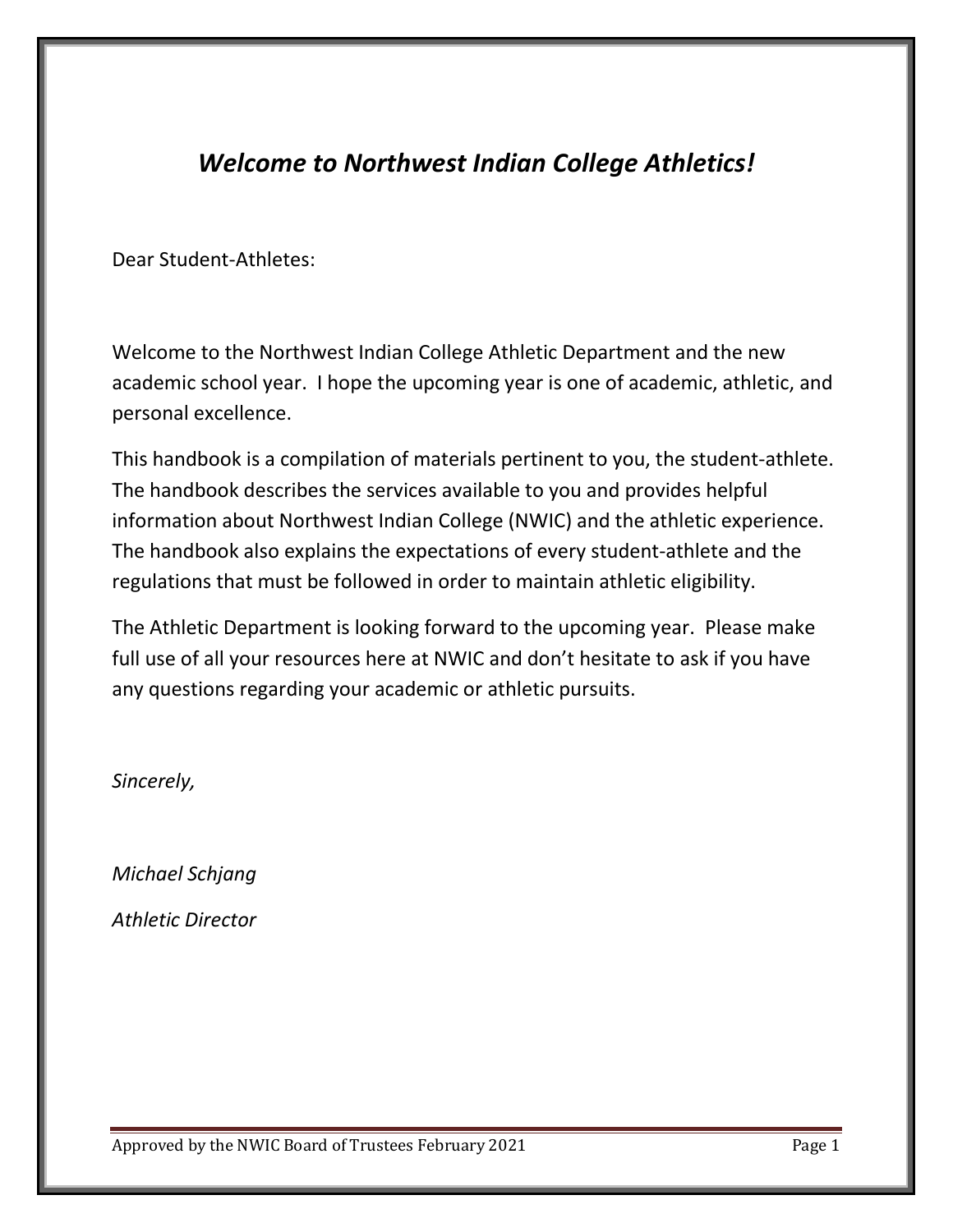# **Table of Contents**

<span id="page-2-0"></span>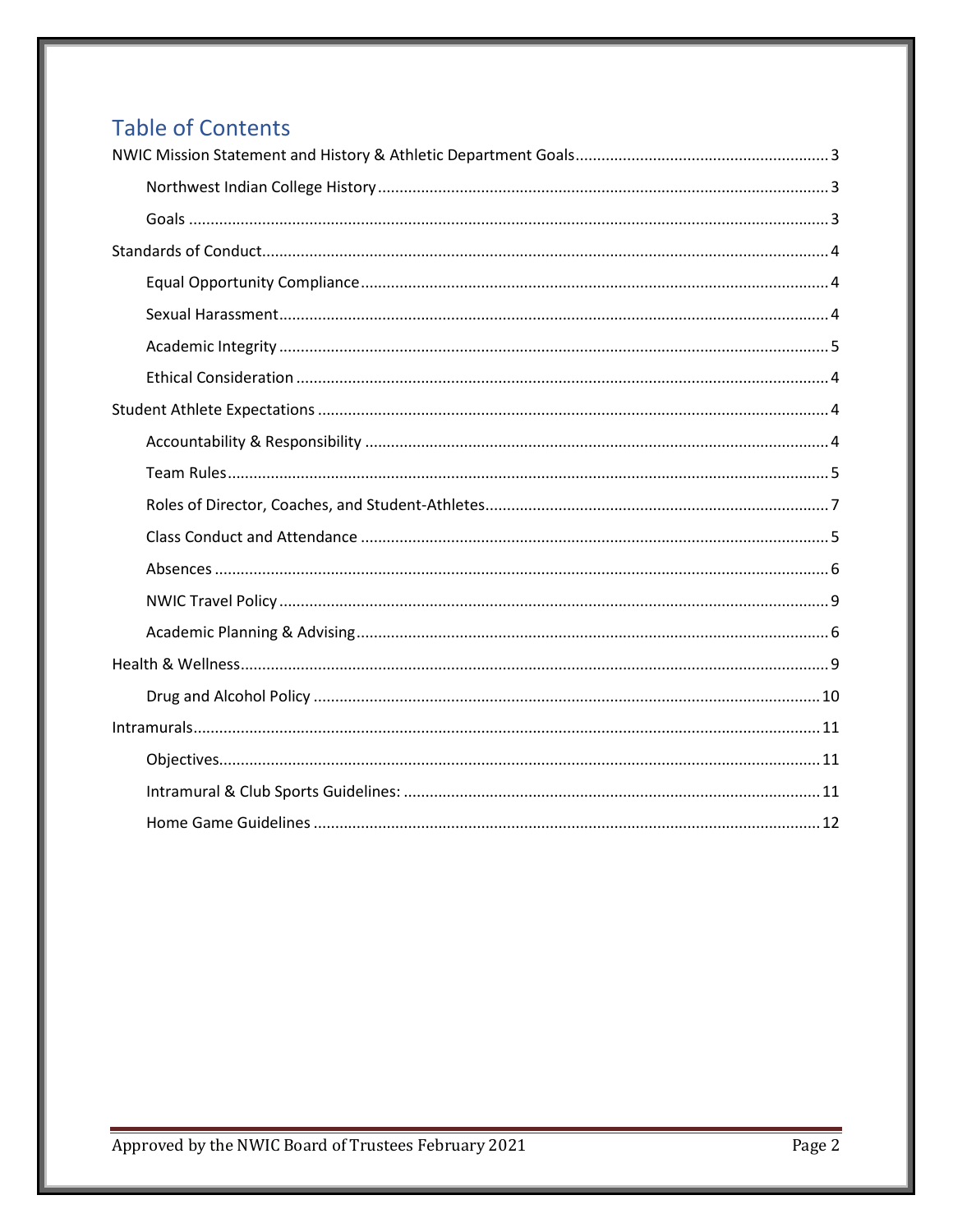# NWIC Mission Statement and History & Athletic Department Goals

It is the mission of the Athletic Department to create and foster an environment which provides opportunities to Student-Athletes to enrich their collegiate experience through participation in competitive intercollegiate sports.

#### <span id="page-3-0"></span>**Northwest Indian College History**

Northwest Indian college grew from the Lummi Indian School of Aquaculture founded in 1973 and changed its name to Lummi Community College in 1983. A new charter established the college as a public, non-profit, comprehensive community college for the purpose of providing post-secondary education services to the Native American communities in northwest Washington. The Name was change to Northwest Indian College in 1989 to reflect its broad, regional mission. In 1993, Northwest Indian College successfully achieved full accreditation from the Northwest Association of schools and colleges. In 1994, Northwest Indian College (NWIC) was granted approval as a Land Grant College by congress. NWIC is a member of the American Indian Higher Education Consortium, the American Association of Community Colleges, and the American Council on Education.

Northwest Indian College is a tribally controlled institution chartered by the Lummi Indian Business Council. The college is funded through the Bureau of Indian Affairs under Public Law 98-192. The Northwest Indian College provides for a five-member board of trustees as the governing body for the College. Each trustee is a member of a participating Northwest Indian Tribe and appointed by the Lummi Indian Business Council.

#### <span id="page-3-1"></span>**Goals**

In pursuit of its mission, NWIC Athletic Department strives to:

- Conduct all activities with the health, education, and welfare of all Student-Athletes as a priority.
- Conduct a program that is an integral part of the educational system, with the student-athlete as an active participant within the student body.
- Provide staff, resources and facilities to support programs that are competitive in the Collegiate and AIHEC competitions.
- Foster a sense of community among students, alumni, staff and the larger community.
- Provide a viable student development program which will guide and assist Student-Athletes in developing their academic potential, career vision and preparation, sense of responsibility towards community service, and personal values and skills.
- Establish and adhere to standards of conduct for staff and students that are consistent with the development of strong moral character, responsible behavior, drug and alcohol-free lifestyle, and mutual respect.
- Follow and exemplify the NWIC Core Values:
	- o *Sәla-lexʷ:* Our strength comes from the old people. From them we receive our teachings and knowledge and the advice we need for our daily lives.
	- o *Schtәngәxʷәn*: We are responsible to protect our territory. This means we take care of our land and water and everything that is on it and in it.
	- o *Xwlәmi-chosәn*: Our culture is our language. We should strengthen and maintain our language.
	- o *Leng-e-sot*: We take care of ourselves, watch out for ourselves and love and take care of one another.
	- o *Xaalh*: Life balance/sacred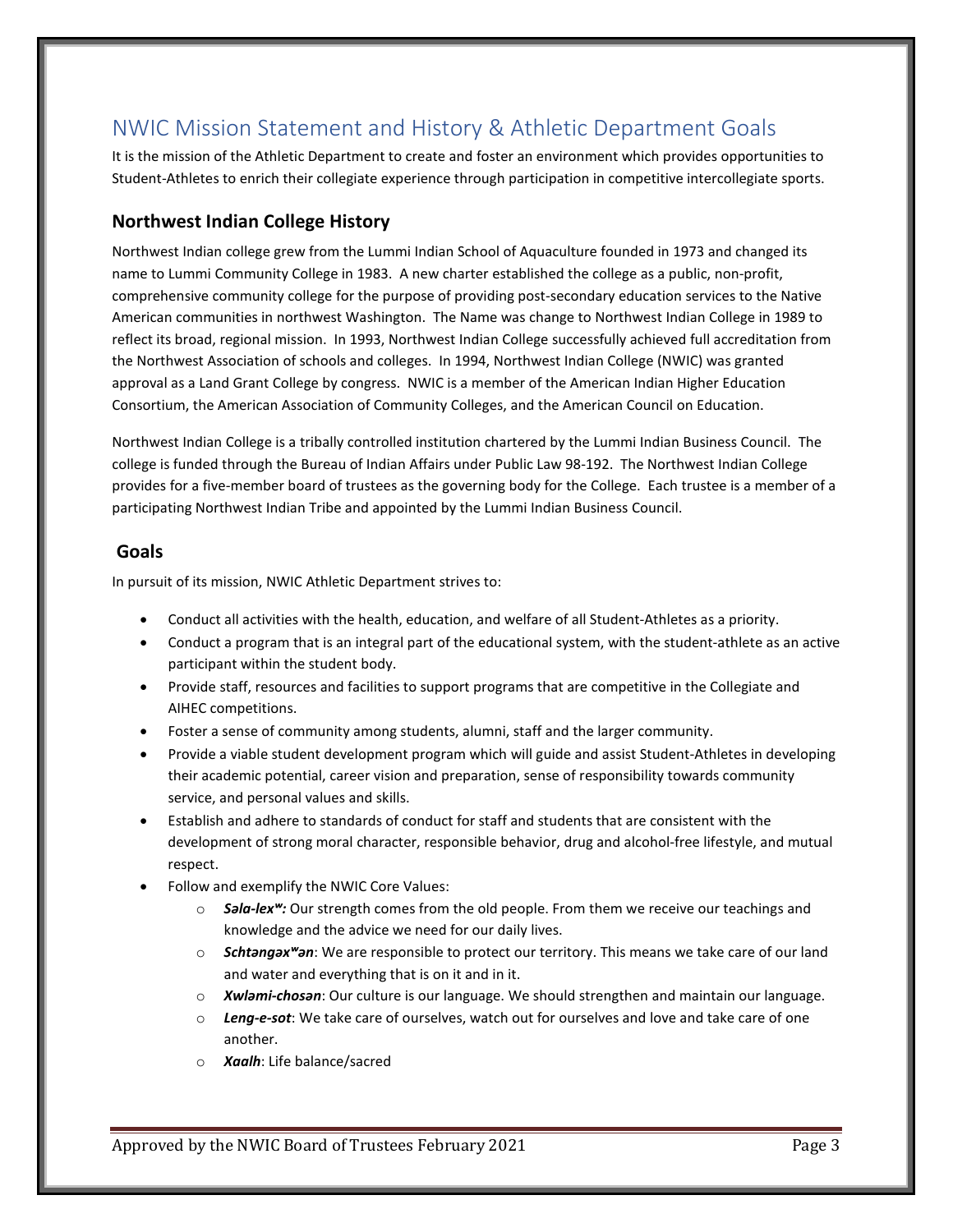# <span id="page-4-0"></span>Standards of Conduct

#### <span id="page-4-1"></span>**Equal Opportunity Compliance**

Northwest Indian College is committed to and practices equal opportunity in education and participation in college activities without regard to race, color, gender, age, religion, political ideas or affiliation, national origin or ancestry, marital status, and physical or mental handicap. With regard to employment, Northwest Indian College supports and practices equal opportunity and the Indian Preference Act as authorized by Title 25, US Code, Section 473, and respective tribal laws and or regulations.

#### <span id="page-4-2"></span>**Sexual Harassment**

Northwest Indian College strives to provide a working and educational environment that is free from sexual harassment for all students, faculty, and staff. Sexual harassment in any form is unacceptable behavior and will not be tolerated. For more information, please refer to the Title IX policy.

The Northwest Indian College Sexual Harassment Policy forbids sexual harassment of students by faculty, staff, or administration. Sexual harassment of employees by other staff, supervisors or students is also prohibited. Students with disabilities should be aware that room assignments for classes will be changed and other appropriate accommodations made in order for them to take classes originally scheduled in non-accessible locations. Inquiries or complaints regarding discrimination should be directed to: Title IX Coordinator, Victoria Retasket and Human Resources Office, Northwest Indian College, 2522 Kwina Road, Bellingham, WA 98226, (360) 676-2772.

#### <span id="page-4-3"></span>**Ethical Consideration**

The purpose of intercollegiate athletics is to provide an opportunity for the Student-Athlete to attain a college education and degree and to develop their potential as a skilled performer, in an educational setting. By virtue of becoming a member of an athletic team, however, you become subject to certain responsibilities and obligations which could include the loss of some individual rights and privileges. It is important that your personal conduct demonstrates sound moral and ethical judgment. Remember, you are representing your tribe, your family, the team, and Northwest Indian College.

- 1) Student-Athletes may not participate in any gambling activity that involves intercollegiate athletics, professional athletics through a bookmaker, a parlay card, or any other method employed by "organized gambling."
- 2) Any prospective or enrolled Student-Athlete that is found in violation of this policy shall be ineligible for further intercollegiate competition for the duration of one calendar year.

## <span id="page-4-4"></span>Student Athlete Behavioral Expectations

#### <span id="page-4-5"></span>**Accountability & Responsibility**

To participate in the intercollegiate athletic program at NWIC, Student-Athletes must meet all academic requirements of the Institution, the Athletic Department and all standards set forth by the head coaches. All Students are expected to strive for a 2.0 cumulative G.P.A. and apply their best efforts towards academic success. If a Student-Athlete falls below this minimum standard the Student-Athlete will lose their privilege to travel with the team or to play in home games they are on until they are back on track and have earned a 2.0 GPA. It is the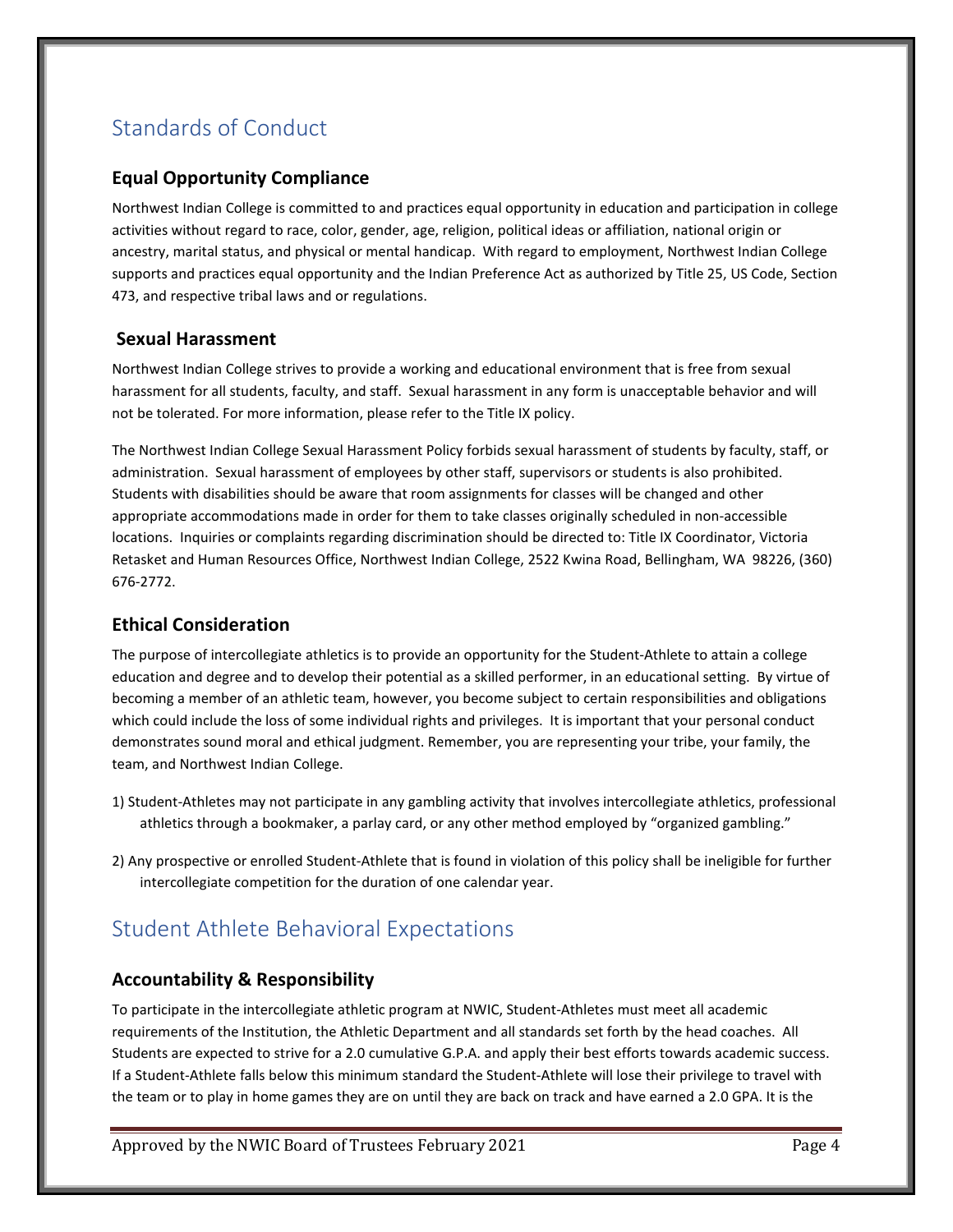Student-Athlete's responsibility to fulfill each step of their education plan.

Student Athletes are subject to the same NWIC Student Code of Conduct, which can be found in the Student Handbook.

It is important to realize that **YOU** are responsible for your academic record, accept ownership for your achievement. Your grades are your grades and they will follow you to the next institution you attend. You may have several people working with you to help you achieve your academic goals, but you are ultimately responsible for producing on the actual exams, projects, and papers. Do not make excuses. If your grade on an exam is not as high as you would like, go see your instructor and find out what you missed and how you can do better the next time. Meet with your instructor and find out how to better prepare yourself. It is important to set forth a plan of improvement with the faculty to ensure successful return to satisfactory academic progress. College life is challenging so learn from every setback and move on to the next challenge. By setting priorities, managing your time, and studying effectively you will put yourself in a position to be very successful academically and athletically.

It is important that Student-Athletes have an understanding of the additional responsibilities they accept when they become members of a collegiate level athletic team.

#### **Such responsibilities include:**

- Performing to the best of your ability academically and athletically
- Contributing your best efforts toward successful team performance
- Contributing on and off the court in a manner that reflects credit to you, your team, the Athletic Department and the college.
- Making sacrifices that benefit your teammates, your education and the reputation of the college
- Supporting all sports activities/teams of NWIC

**Participation in athletics is a privilege, not a right;** there may be times when these responsibilities involve sacrifice, which might not be necessary, if you were not a Student-Athlete. Student-Athletes are members of a highly visible community within this larger community. The success of our athletic programs depends on the trust and support of the public. The goal of the Athletic Department is to provide a quality educational experience for Student-Athletes that deserve the public's confidence. This confidence is gained through exemplary performance both on and off the playing field by Student-Athletes, coaches, and staff.

You are subject to all Athletic Department rules and policies as stated in the Student-Athlete handbook and in other institutional publications including, but not limited to, those regarding academics.

# <span id="page-5-0"></span>Student Athlete Academic Expectations

#### **Academic Integrity**

Academic dishonesty, including all forms of cheating, plagiarism, and fabrication, is prohibited. Knowingly facilitating academic dishonesty is also prohibited. The expectation of the college is that all students will accept these standards and conduct themselves as responsible members of the academic community. Refer to the Student Rights and Responsibilities outlined for the current year you are participating.

#### **Class Conduct and Attendance**

Each student athlete is expected to: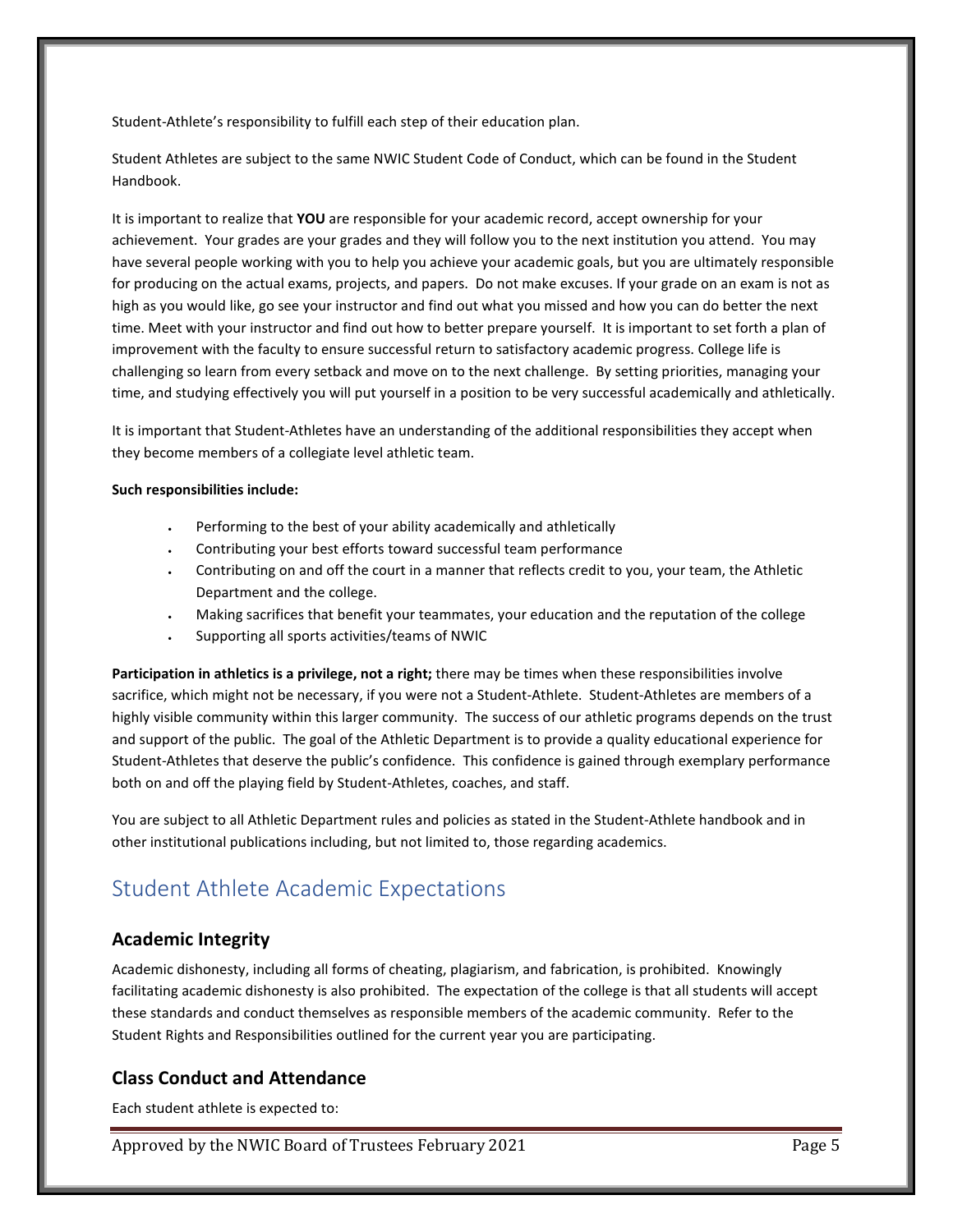- Be on time to class
- Be an active participant in the classroom
- Show respect for the professor, focus on the lecture, no music, cell phones, etc. Know your faculty's office hours, personalize your course work.
- Provide proper documentation before leaving on team travel and trips.
- Make up all course work missed due to team travel.

#### <span id="page-6-0"></span>**Absences**

The Athletic Director and Coaches are responsible for scheduling events and will make every effort to minimize missed class time due to team travel. The Athletic Director or Coach will schedule departure dates with this as a priority. If you are absent from a class for a reason other than basketball, it is your responsibility to inform your instructors of your absence prior to the start of class time.

Events scheduled are monitored by the Athletic Director to ensure budget and academic needs are considered.

#### <span id="page-6-1"></span>**Academic Planning & Advising**

Academic advising can be provided to students by advisors in Student Services, it is generally provided by the Athletic Director to ensure no time conflicts with game scheduling occurs. Advisors offer assistance in understanding degree requirements, planning schedules, understanding financial aid information, monitoring satisfactory academic progress and establishing and monitoring Student Success plans. Schedule an appointment with an advisor to verify that courses selected apply to intended degree program prior to quarterly registration.

*For all Student Athletes, the Athletic Director will be your academic advisor. This will guarantee that your class schedule will not interfere with your practice schedule and/or games.*

## Team Rules

Each set of coaches will put together team rules with the team at the beginning of each season. All players wanting to participate on the team will be required to sign a contract with their coaches and the Athletic Director confirming that they are agreeing to abide by the rules of the team, coaches and Athletic Department.

- 1. You are all team mates and potentially dorm mates; treat each other with the respect and dignity. You will be spending approximately 7 months together while playing for NWIC; take advantage of building new friendships here. If disruptive and toxic behavior occurs that disrupts the team environment, and becomes detrimental to the team, the Athletic Director reserves the right to remove student(s) involved until the matter is resolved. This includes removing the privilege of traveling with the team the student is participating on.
- 2. All Student Athletes participating on either the Men's or Women's basketball teams are expected to show up at home games for the opposing team 2 hours before tip-off. This expectation ensures that the gym is set up before the opponent and officials arrive.
- 3. Practice and attendance: Student Athletes are expected to be at practice every day. If you are sick or injured, you are still expected to show up and support your team. Your coaches will decide to send you home if you are ill. Practice participation will determine your playing time in a game. If you miss practice before a game you will not suit up with your team.
- 4. Student Athletes not suited up for a game are still required to sit with their team in proper team apparel. NO head phones or cell phones on the team bench.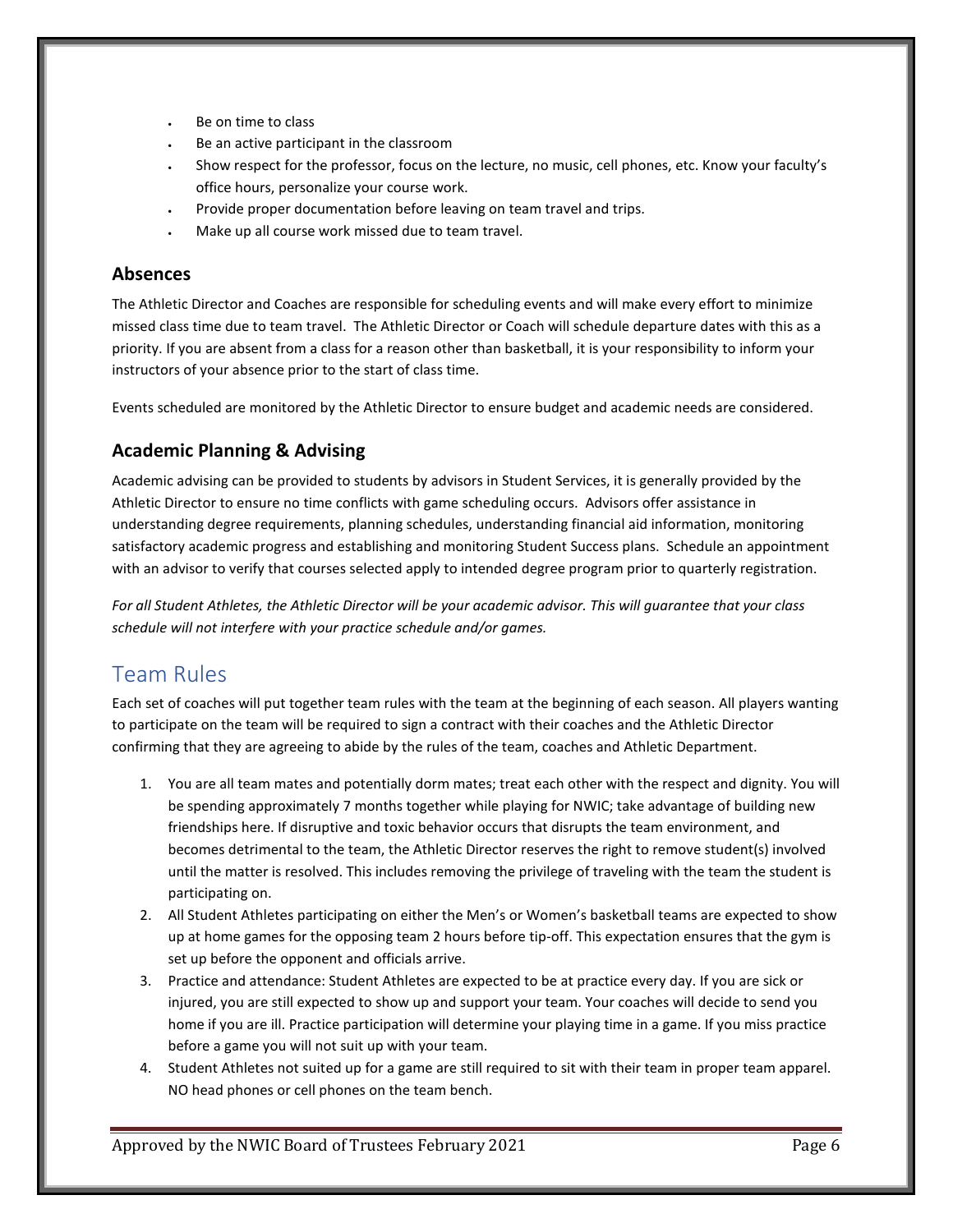- 5. No head phones or cell phones visible at practice; this time needs to be committed consciously to enhancement of the team and yourself as a Student Athlete.
- 6. All practices are closed to outside guests unless prior arrangements are made.
- 7. NWIC Student Athletes will not participate on outside teams while participating in intercollegiate sports teams. Our priority is keeping students free from outside injuries caused by playing in un-sanctioned events. (Note: Certain situations will be considered and decided upon on a case-by-case basis)
- 8. Student Athletes will not participate in competition play (including leagues) or practice, if they have visible hickies on their neck, face or other areas that a jersey does not cover. Students are not allowed to place band aids or anything else over them to cover up marks in order to become eligible to play.

Failure to comply with team, Athletic Department, or college policies will result in suspension, probation and/or dismissal from the team.

- $1<sup>st</sup>$  offense Suspension from practice & game play for 2 games
- $2<sup>nd</sup>$  offense Suspension from practice & game play for 5 games
- $\cdot$  3<sup>rd</sup> offense Removal from the team permanently

#### <span id="page-7-0"></span>**Roles of Director, Coaches, and Student-Athletes**

**The Athletic Director** communicates the expectation of good sportsmanship to all representatives of the institution active with the athletics program. It is particularly imperative that this message is impressed on each coach, along with the intention that the coach will require compliance with the Athletic policies set forth by the Athletic Director. The Director must ensure that opponents are treated with fairness and respect. All aspects of game management must be controlled to assure such treatment, including crowd behavior.

**The Coaches'** behavior influences that of the Student-Athlete and frequently, the fans. The coach has a responsibility to educate student-athletes concerning their obligations to the coach, the institution, the Athletic Department, and themselves. Respect for an opponent can most effectively be conveyed to the Student-Athletes by the manner in which the coach speaks of and acts toward the opponent.

**The Student-Athlete** must honor the responsibilities which accompany the privilege of representing the institution by adhering to playing rules and guidelines set forth. Student-Athletes are expected to treat coaches, teammates, the Athletic Director, other college staff and opponents with respect. They must be aware of the penalties of fighting, taunting and of unethical conduct. Student Athletes will be removed from all collegiate play for any violations of the athletic handbook, team, department or college policies.

Student Athletes will be put on probation, suspended or removed from their team for any of the following violations immediately at the discretion of the Athletic Director:

- Failure to maintain a minimum GPA of 2.0 or higher each quarter you are a Student Athlete
- Un-sportsmanlike conduct includes profanity, threatening behavior, striking an opponent, official, or coach; excessive arguing; derogatory behavior or abusive remarks.
- Stealing from your teammates
- Use of illegal drugs/ and or use of alcohol; includes showing up to travel or at a home game with obvious signs of intoxication of an illegal substance, marijuana, and alcohol.
- Being charged with criminal charges while participating on an athletic team including but not limited to: domestic violence, driving while intoxicated, driving under the influence, disorderly conduct or any other violent crimes.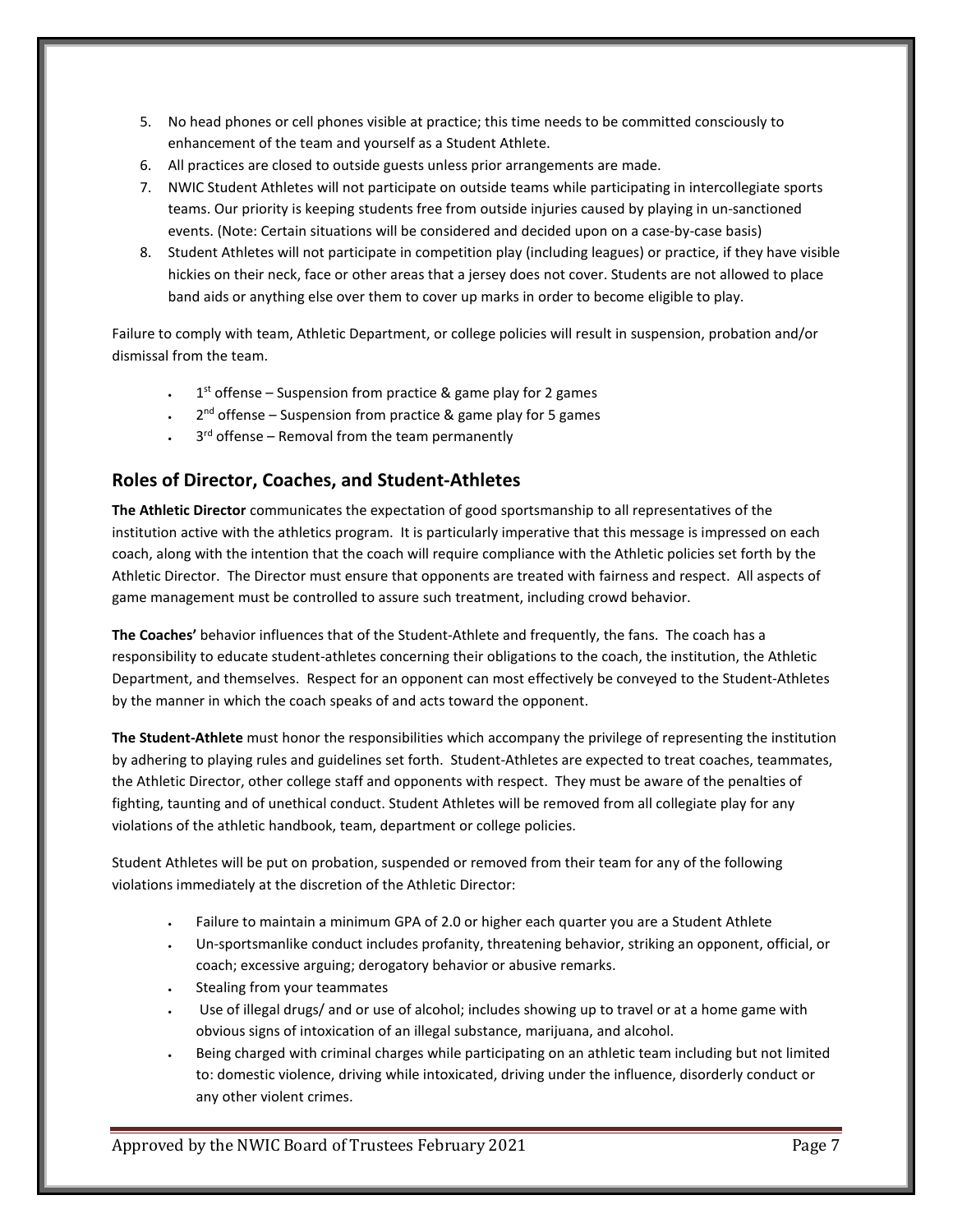#### **NWIC Eligibility Information and Guidelines for regular season play**

- You must be registered at NWIC in a minimum of 12 credit hours.
- You must have passed a minimum of 9 credit hours the last quarter you were enrolled in college, or still be in good academic standing with the financial aid office.
- You must have a cumulative GPA of 2.0 or higher
	- (Coaches/team GPA requirement for traveling may be higher and supersedes this requirement)
- You must be a high school graduate or the class of which you were a member has graduated.
- Eligibility to pursue athletics at another institution will be based upon the discretion and standards of the institution that the student wishes to transfer to. NWIC is a public institution, with nonconference play. Therefore, all NWIC games are non-conference and exhibition.
- You may not participate in one sport more than six (6) seasons.
- If convicted of the use or sale of illegal drugs, including anabolic steroids, you will be suspended from participation in a NWIC sponsored athletic events or activities.
- In order to attend the annual basketball championship competition each year the Student Athlete must meet all NWIC & AIHEC eligibility requirements to travel with the team.

# AIHEC Sponsored Events

#### **AIHEC Eligibility Guidelines for conference play (Retrieved: www.aihec.org)**

*Player Eligibility for all student-athletes participating in an AIHEC tournament:* 

- Must sign the AIHEC Student-Athlete's Code of Conduct (Form Included).
- Must be enrolled in a minimum of 9 semester/quarter credits with I) a cumulative G.P.A. of a 2.0 II) a G.P.A. of at least a 2.0 in the last term prior to the semester/quarter of the tournament, and III) the student must be considered in good academic standing at their institution. The cumulative G.P.A. shall not be calculated further than 10 academic terms in the past. The Student Athlete must also be making satisfactory progress toward a degree program
- Length of eligibility at AIHEC Tournament will be 4 years at a 2-year institution or 5 cumulative years at a 4-year institution regardless of institution, tribal or mainstream. Verification will occur in the registration forms of the individual AIHEC-sanctioned sports.
- First-term Student-Athletes must submit a grade check form (use AIHEC First-term Student-Athlete Grade Check Form). Note: Faculty Signatures and Dates must be within 14 days of the start of the AIHEC Tournament.
- There is no age limit for student athletes to compete. Students under the age of 18 years old must have written parental consent to compete
- A Student Athlete may represent the institution while enrolled as a graduate or professional student or while enrolled and seeking a second baccalaureate degree at the same institution
- A Student Athlete cannot be a full-time TCU employee.
- Students must maintain amateur status in the specific sport in which he/she is competing. If an agent or 3rd party participation results in a contract for a Student Athlete at any time during their collegiate career, the Student Athlete will forfeit their amateur status and will be not be permitted to participate in any AIHEC sanctioned sporting event.
- Transfer Student Athletes must have been deemed academically eligible at their previous institution(s) prior to attending and participating in athletics at the transfer institution. The transfer Student Athlete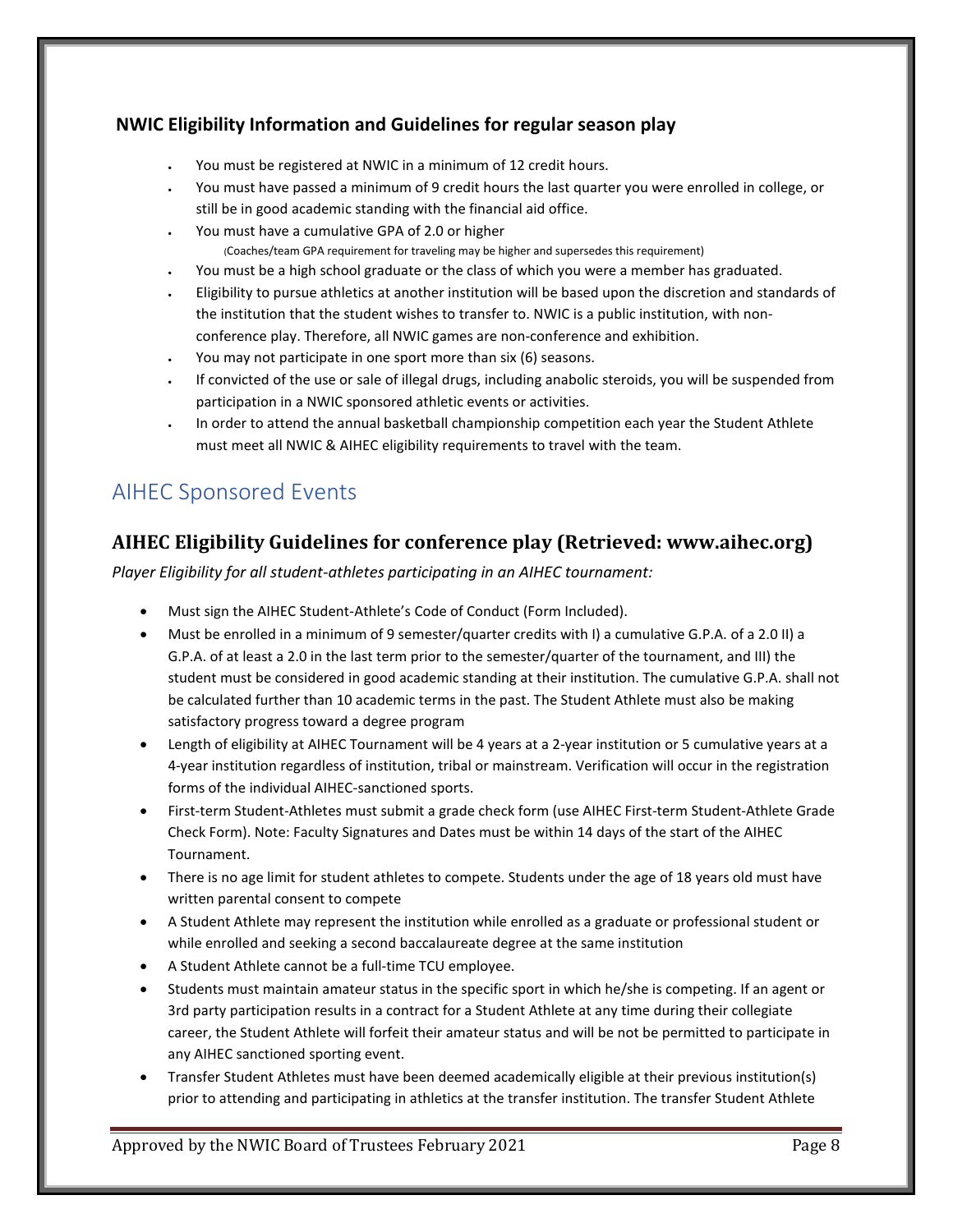must reestablish academic eligibility to participate in the transfer institution's AIHEC-sanctioned athletic program (use the AIHEC Transfer Eligibility Form).

- Student Athletic eligibility is based on college enrollment and standing and does not require the student to be American Indian.
- Student Athlete eligibility must be verified by the Registrar and a Representative of the institution designated by the president.
- Any suspected violations of student eligibility should be reported to the AIHEC Athletic Commission prior to the start of AIHEC-sanctioned sporting events. The AIHEC Athletic Commissioners will determine if any TCU or Student Athlete is in violation and whether or not a penalty needs to be assessed. If the commission determines that a Student Athlete is in violation of the AIHEC Student Athlete eligibility, the student athlete will be removed from participation in all AIHEC-sanctioned events until they are eligible. Any Tribal College or University that continues to permit the participation of a Student Athlete in violation of the AIHEC Student Athlete rules of eligibility will be disqualified from any ongoing AIHEC-sanctioned events.

#### **Student Athlete Behavior at an AIHEC tournament:**

The AIHEC Athletic Commission supports institutional policies regarding the behavior of students. The Commission supports responsible behavior of students, coaches, other participants, and fans at all AIHEC sanctioned events.

#### <span id="page-9-0"></span>**NWIC Travel Policy**

Student are required to travel to and from games/activities with their team. In accordance with the NWIC drug and alcohol free campus policy students will complete an Acknowledgement of Responsibility agreement. The students will agree to abstain from and not be in the presence of all drugs and alcohol while representing the college. The students will conduct themselves in the utmost respectful manner and will be held to the student conduct code (NWIC Student Handbook) during travel. Any student who violates the drug and alcohol free policy or acknowledgment of responsibility will be sent home immediately while on travel. By signing the acknowledgment of responsibility, students understand that there are sanctions imposed that are a part of this policy, which the students agree to. The student in violation of this policy is responsible for the cost of any additional travel/perdiem expenses incurred as a result of the policy violation.

In addition, Student Athletes will be expected to complete an athletic progress report every two weeks for each course they are enrolled in. This progress report will indicate the student is making satisfactory academic progress, has no missing assignments, regular class attendance, and regular participation in the course. When leaving for a trip any student who fails to show up on time for the departure will forfeit their travel for that time period and will be responsible for any fees necessary to cancel/change travel arrangements and must return to campus or home. It is also the expectation that the student returns the per-diem monies to the NWIC employee responsible for that trip. Per Diem or any travel advance funds are given at a set rate and shall be used only for purchasing meals. If a student misuses these funds, additional funds will not be provided. Running start students are not eligible to travel on overnight trips. Northwest Indian College will not incur any additional travel fees for running start students.

#### <span id="page-9-1"></span>Health & Wellness

Another important aspect of being a Student Athlete is ensuring that your own health is taken care of. All student athletes enrolled in a federally recognized tribe must register and set up a medical chart prior to being seen at the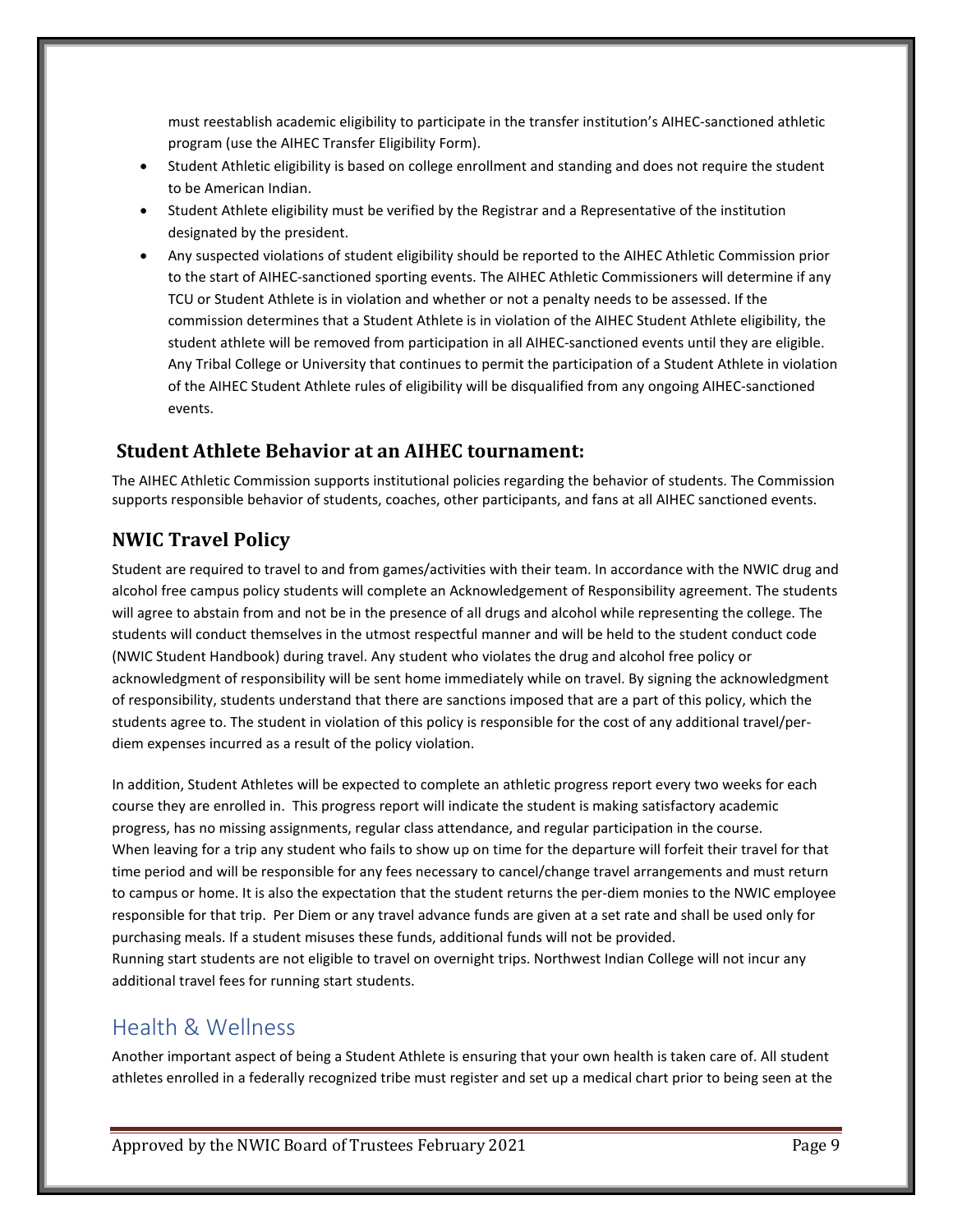Lummi Indian Health Center (located 1 block from NWIC main campus). Bring with you a copy of your tribal identification, health insurance card, and proof of residence from the Director of Residence Life.

All students enrolled at NWIC have access to the Lummi Fitness Center at no cost to them.

In collaboration with the Cooperative Extension department the NWIC Athletic Department will be offering a series of classes mandatory to all Student Athletes. These courses will be open to all other students and the community and will include areas like: financial literacy, sports medicine, injuries, physical therapy etc.

#### *Northwest Indian College students are eligible for counseling services through the Student Counseling Program. To access these services, please call 360-788-6565.*

#### <span id="page-10-0"></span>**Drug and Alcohol Policy**

Northwest Indian College students are role models representing the College. The College is committed to maintaining the Lummi campus and all associated extended sites as environments that are completely free of alcohol and drugs.

The Northwest Indian College policy for a drug and alcohol free campus encompasses the principles of the safety and well-being of all students, and members of tribal communities.

Northwest Indian College endorses a drug and alcohol free campus. Unlawful possession, manufacture, use or distribution of illicit drugs or alcohol by students on Northwest Indian College property or as part of college activities is prohibited. Any violation of tribal, local, state, or federal law regarding the unlawful possession, manufacture, use or distribution of illicit drugs or alcohol may result in referral for prosecution and imposition of penalties.

The college will impose sanctions consistent with tribal, local, state and federal law and adopted regulations on students found to have violated this policy. Such sanctions may include recommendation for completion of an appropriate rehabilitation program, expulsion from the college and referral for prosecution. Student disciplinary action will be initiated in accordance with these laws.

- Violation of this policy will affect a student's eligibility to participate in extra-curricular activities sponsored by the college.
- A student identified as acting in violation of this policy will have one opportunity of rehabilitation to return to good standing.
- A drug and alcohol evaluation will be mandatory within 10 days of the infraction, submitted to the Athletic Director. All recommended treatment must be followed to remain in good standing and to continue participation with your team.
- When travel is required to participate, students will be responsible to the college Employees. The students and staff shall abide by NWIC personnel travel policy.
- In Accordance with the NWIC drug and alcohol policy, students will complete an Acknowledgment of Responsibility Agreement. The student will agree to not be in the presence of as well as abstain from the use of all drugs and alcohol while representing the college. They will conduct themselves in the utmost respectful manner and will be held to the student conduct code during travel.
- In addition, before travel, students will complete with each of their instructors, the attendance and satisfactory progress verification for student travel form. By signing this form, the student verifies they are in good fiscal standing with NWIC, have no incomplete grades, have a G.P.A of 2.0 or better,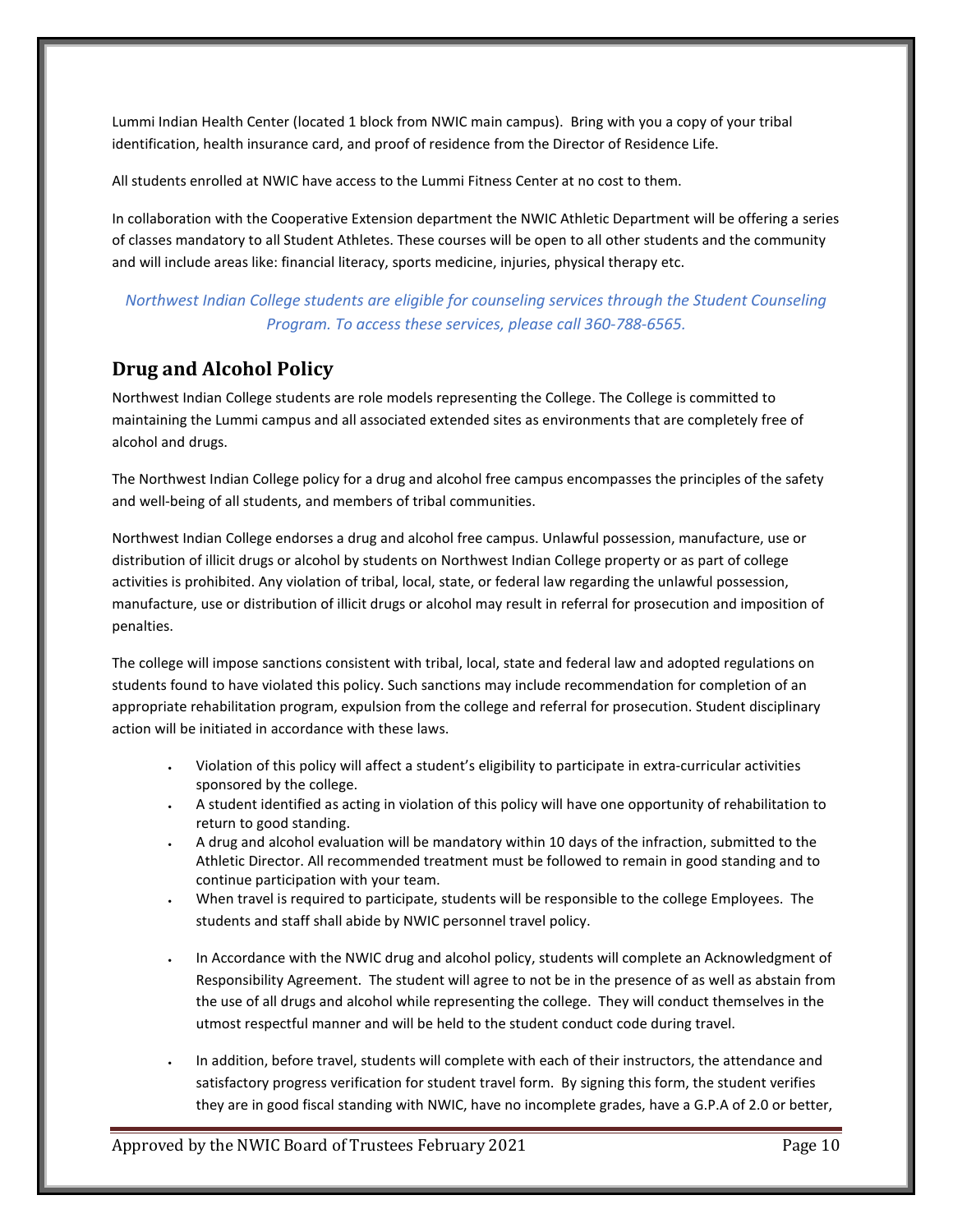and are currently passing all courses.

*Self-referral - Any Student at any time can seek treatment referral assistance through the Center for student success office. Drug and alcohol issues are not part of the grievance or appeal process.*

#### <span id="page-11-0"></span>Intramurals

#### <span id="page-11-1"></span>**Objectives**

The objectives of the Northwest Indian College Intramural/Club program are:

- To provide opportunities for individual development through a variety of programs balanced between light and vigorous exercise, team, and individual competition to enhance all skill levels.
- To safeguard the student's health by developing rules with safety in mind, providing functional equipment and adequate supervision.
- To provide opportunities for the development of skills that can be utilized throughout life.
- To broaden participation through increased activity options, both structured and unstructured.

#### <span id="page-11-2"></span>**Intramural & Club Sports Guidelines:**

- Student must be currently enrolled at NWIC. Students are eligible to play intramurals if the student is enrolled at least (9) credits.
- Sportsmanship/Conduct: One of the objectives of intramural sports is to promote interaction and fellowship on campus and throughout the community. All participants are expected to adhere to the objectives Northwest Indian College has set forth regarding the Intramural program.
- Un-sportsmanlike conduct including; profanity, threatening behavior, striking an opponent, official, or activity supervisor; excessive arguing; derogatory behavior or abusive remarks by player (s) will not be tolerated and will be subject to suspension.
- All established disciplinary procedures will be enforced by the Athletic Director and may be heard by the Center for student success team if petitioned by the individual.
- Use of illegal drugs/ and or use of alcohol at an intramural activity are strictly prohibited and in violation of NWIC conduct regulations for facility use. Teams found with alcohol and or drugs or intoxicated will be removed for the remainder of the intramural season.
- Physical fighting is not tolerated in intramural competition. A player who uses aggressive physical violence will be removed from intramural competition play. The team will be placed on probation and a second violation by anyone on that team disqualifies that team from competition.
- Team Captains are vital to successful communication between players, the Athletic Director and the Intramural Coordinator. You will be tasked constantly with information, game times, and all outgoing intramural information. You also must detail equipment, head communication amongst players, and stay in direct connection with the Athletic Director and Intramural Staff.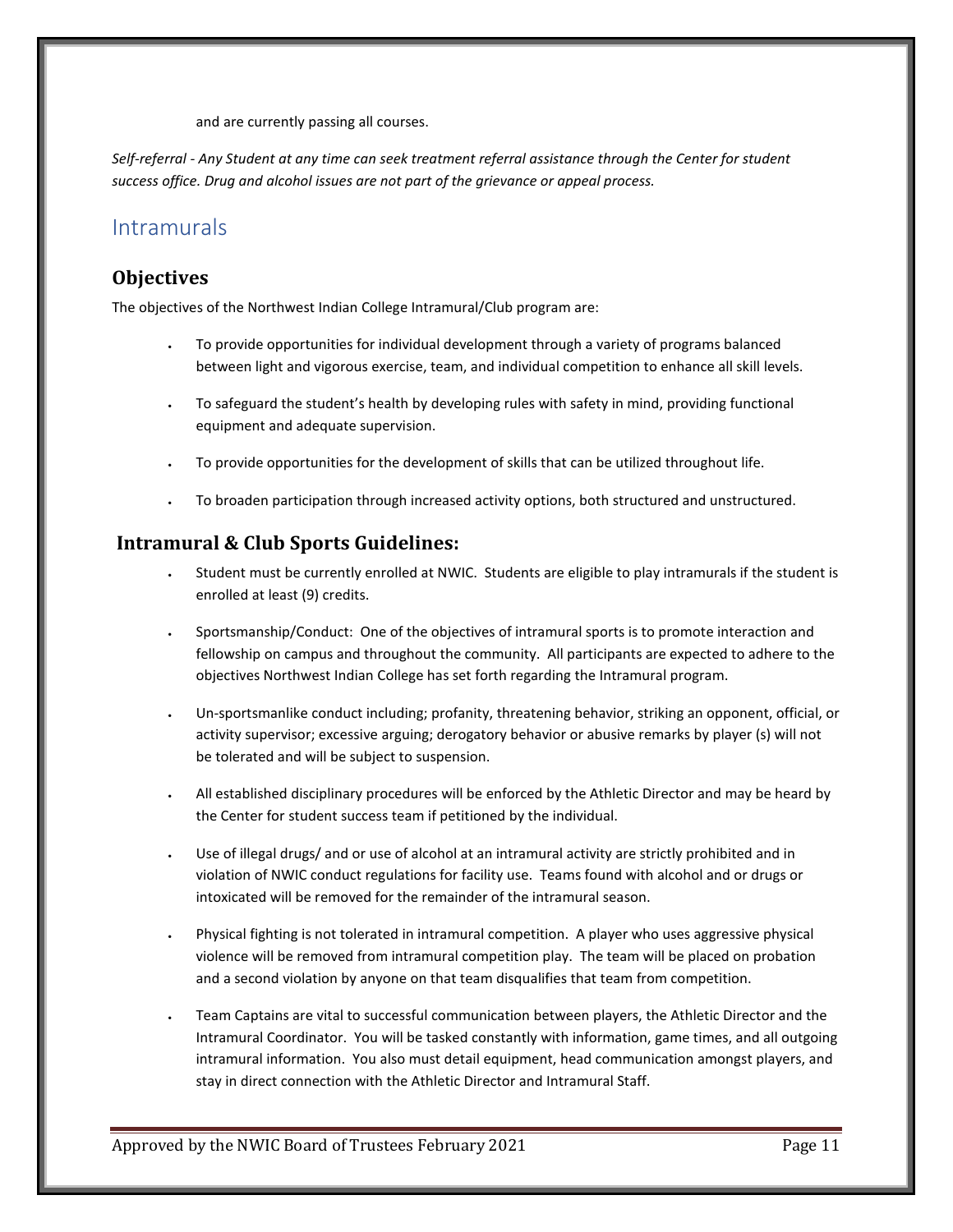#### <span id="page-12-0"></span>**Home Game Guidelines**

- 1. All Student Athletes are required to show up for all home games 2 hours prior to tip off time, or when your coaches direct you to be there, regardless if you are suiting up or not.
- 2. All Student Athletes are required to participate in the fundraising efforts during home games including monitoring the door and the concession stands.
- 3. No head phones or cell phones on the bench
- 4. The Athletic Director will give each set of coaches a schedule for helping at home game activities, including score keeping, running the clock and keeping stats.



#### **Acknowledgement of Responsibility**

|                   | , acknowledge that I am representing the Northwest Indian |  |
|-------------------|-----------------------------------------------------------|--|
| College (NWIC) at |                                                           |  |

- In accordance with the Drug and Alcohol Policy of NWIC, I agree to not be in the presence of and abstain from all drugs and alcohol while representing the college.
- If I fail to abstain from drugs and alcohol for the period of time described above, I will be unable to participate in any college related activities where I will represent NWIC for one calendar year.
- I understand that I will be billed by the Athletic Department for the fee's it cost NWIC to change my flight if I am on a trip where airline tickets were purchased through college funding.
- I will conduct myself in the utmost respectful manner while in attendance at this activity, knowing that I am respecting my college, my tribe, my community and myself. I will abide by what is asked of me and will be held to the student conduct code (pg. 35-37, 11-13 catalog) of NWIC during travel, participation in competitions and general conference activities, and stay with my assigned room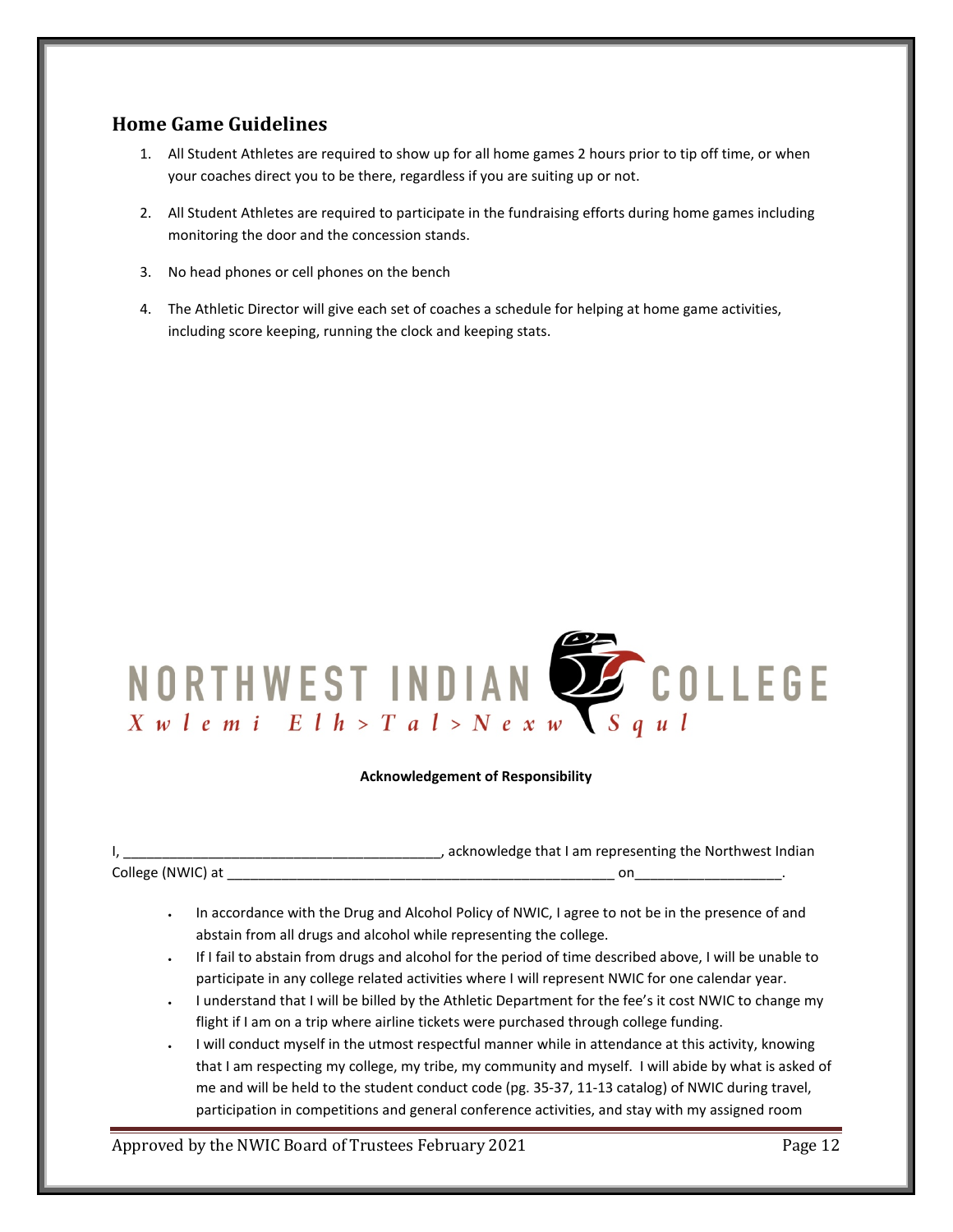partners as a representative of the NWIC.

• I am passing all of my courses during travel or participation in College-sponsored activities.

\_\_\_\_\_\_\_\_\_\_\_\_\_\_\_\_\_\_\_\_\_\_\_\_\_\_\_\_\_\_\_\_\_\_\_\_\_\_\_\_\_\_\_\_\_\_\_\_\_\_\_\_\_\_\_\_\_\_ \_\_\_\_\_\_\_\_\_\_\_\_\_\_\_\_\_\_\_

Student Athlete Date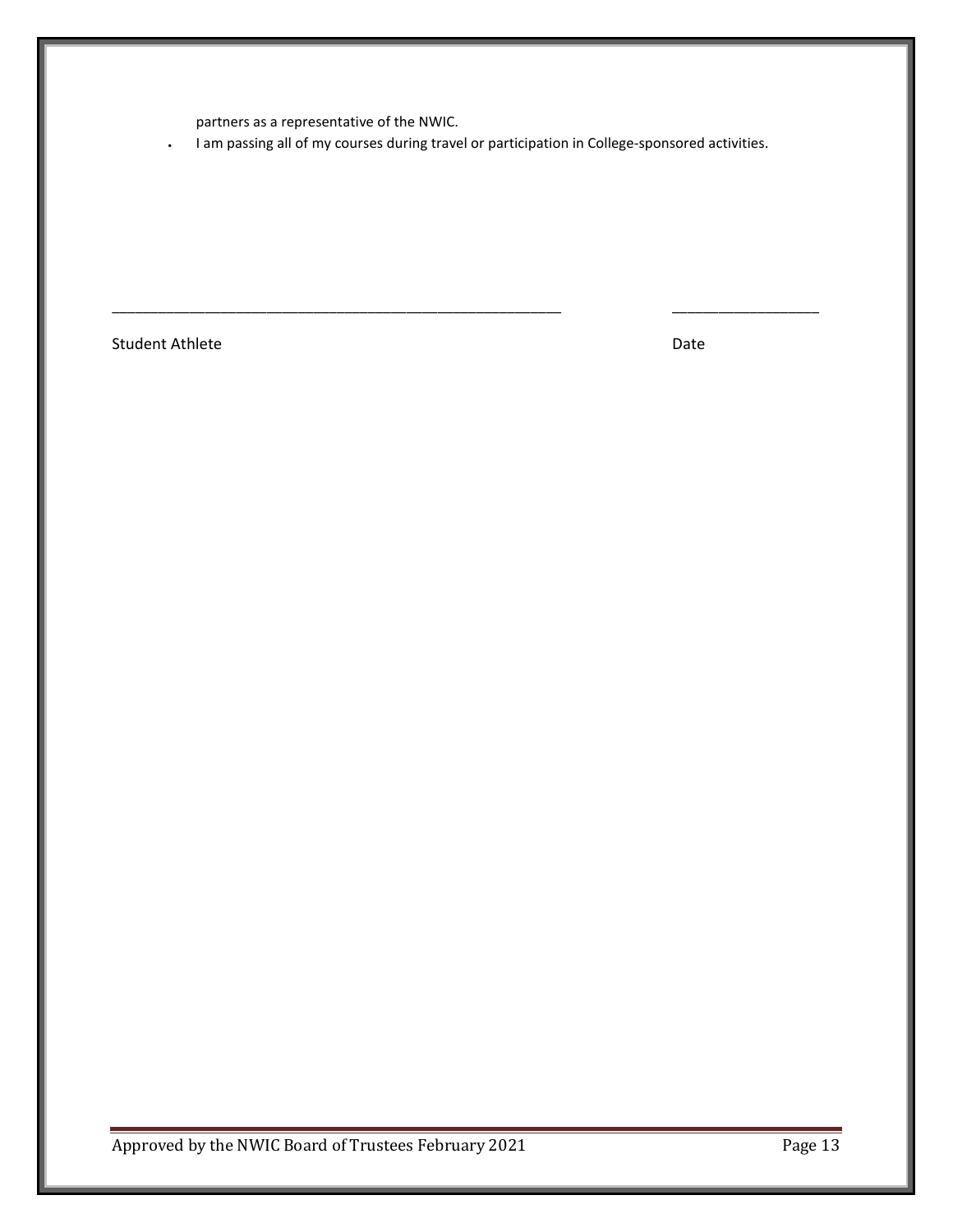

#### **ATTENDANCE & SATISFACTORY PROGRESS VERIFICATION FOR STUDENT TRAVEL**

# **Bi-Weekly Progress Report #\_\_\_\_\_\_ Northwest Indian College Athletic Department**

**Student Name: Name:** *Name***:** 

**Bi-Weekly Period Dates: \_\_\_\_\_\_\_\_\_\_\_\_\_\_\_\_\_\_\_\_\_\_\_\_\_\_\_**

- 1. Are you making satisfactory academic progress in your courses?
- 2. What games, travel, practice will you be attending during this progress report period?

3. Describe your participation in any academic support services, such as tutoring, during this progress report period. How did that participation impact your academic progress?

4. Describe any additional support services or resources needed.